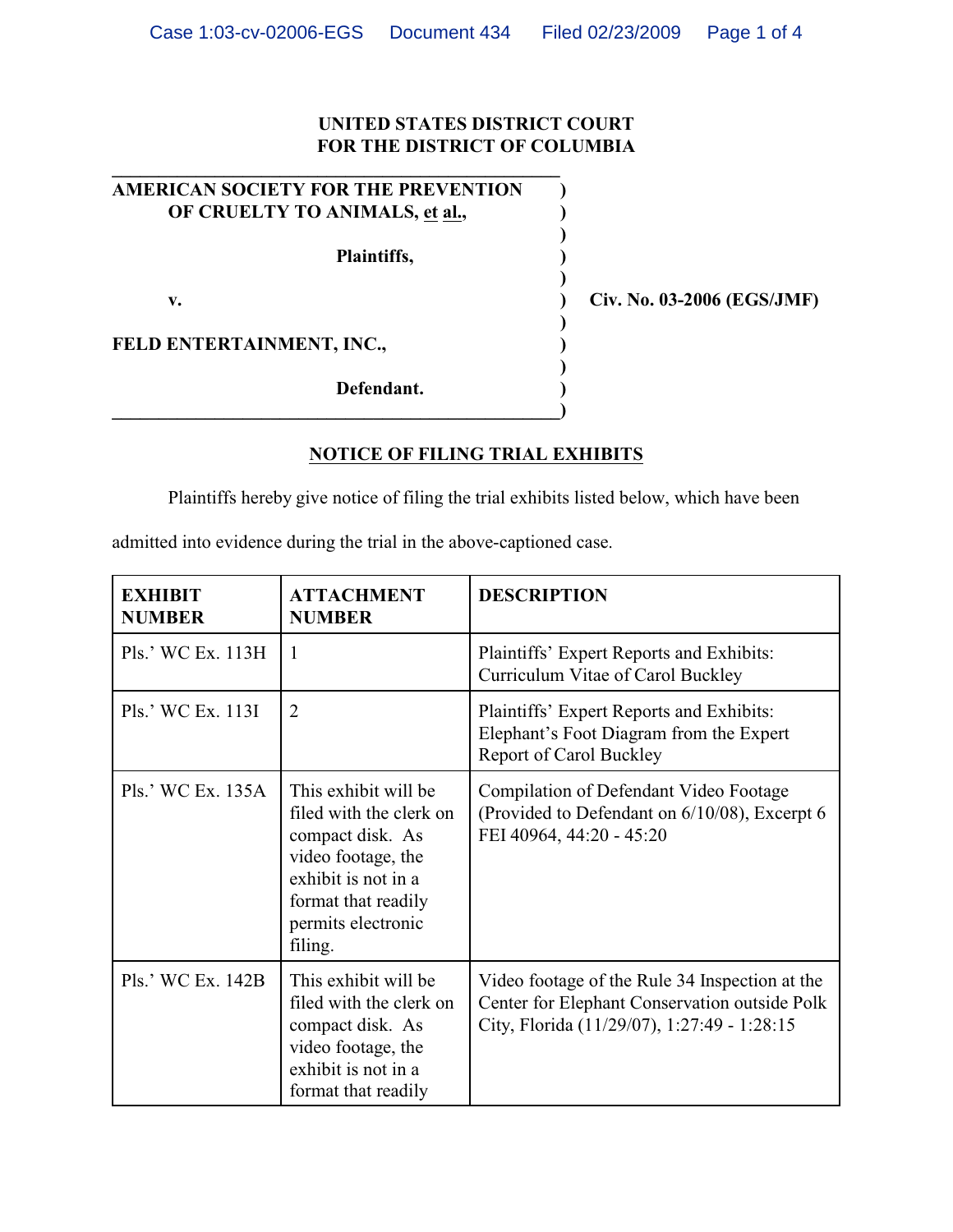|                   | permits electronic<br>filing                                                                                                                                             |                                                                                                                                                                        |
|-------------------|--------------------------------------------------------------------------------------------------------------------------------------------------------------------------|------------------------------------------------------------------------------------------------------------------------------------------------------------------------|
| Pls.' WC Ex. 142C | This exhibit will be<br>filed with the clerk on<br>compact disk. As<br>video footage, the<br>exhibit is not in a<br>format that readily<br>permits electronic<br>filing  | Video footage of the Rule 34 Inspection at the<br>Center for Elephant Conservation outside Polk<br>City, Florida (11/29/07), 1:48:11-1:50:00                           |
| Pls.' WC Ex. 142D | This exhibit will be<br>filed with the clerk on<br>compact disk. As<br>video footage, the<br>exhibit is not in a<br>format that readily<br>permits electronic<br>filing  | Video footage of the Rule 34 Inspection at the<br>Center for Elephant Conservation outside Polk<br>City, Florida (11/29/07), 2:53:00 - 2:54:30;<br>$3:00:14 - 3:02:00$ |
| Pls.' WC Ex. 143B | This exhibit will be<br>filed with the clerk on<br>compact disk. As<br>video footage, the<br>exhibit is not in a<br>format that readily<br>permits electronic<br>filing. | Video footage of the Rule 34 Inspection of the<br>Blue Unit in Auburn Hills, Michigan<br>$(11/13/07), 0:00 - 0:26; 1:15 - 2:21; 3:48 -$<br>$4:13; 4:38 - 7:16$         |
| Pls.' WC Ex. 143C | This exhibit will be<br>filed with the clerk on<br>compact disk. As<br>video footage, the<br>exhibit is not in a<br>format that readily<br>permits electronic<br>filing. | Video footage of the Rule 34 Inspection of the<br>Blue Unit in Auburn Hills, Michigan<br>$(11/13/07), 13:22 - 14:34$                                                   |
| Pls.' WC Ex. 143D | This exhibit will be<br>filed with the clerk on<br>compact disk. As<br>video footage, the<br>exhibit is not in a<br>format that readily                                  | Video footage of the Rule 34 Inspection of the<br>Blue Unit in Auburn Hills, Michigan<br>$(11/13/07), 16:52 - 20:27; 59:30 - 1:01:30$                                  |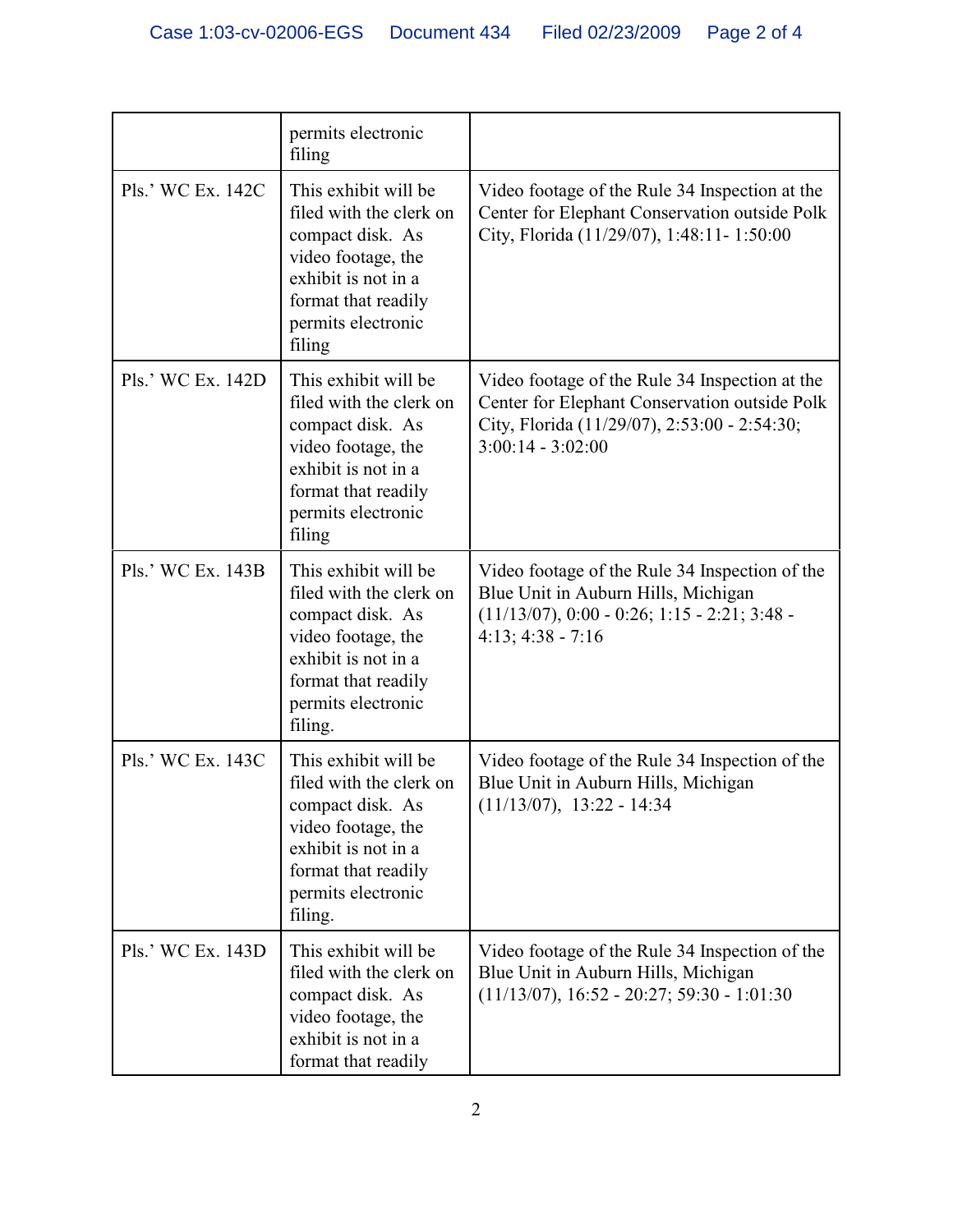|                   | permits electronic<br>filing.                                                                                                                                            |                                                                                                                                                                                                                                                                                                                                                                                                       |
|-------------------|--------------------------------------------------------------------------------------------------------------------------------------------------------------------------|-------------------------------------------------------------------------------------------------------------------------------------------------------------------------------------------------------------------------------------------------------------------------------------------------------------------------------------------------------------------------------------------------------|
| Pls.' WC Ex. 166  | $\overline{3}$                                                                                                                                                           | Buckley, Carol. Captive elephant foot care:<br>Natural-habitat husbandry techniques. In: The<br>Elephant's Foot: Prevention and Care of Foot<br>Conditions in Captive Asian and African<br>Elephants. Csuti, Blair; Sargent, Eva L.<br>Bechert, Ursula S. (eds.). Iowa State<br>University Press, Ames. 2001, i-viii.1-163 p.<br>Chapter pagination: 53-55                                            |
| Pls.' WC Ex. 167A | $\overline{4}$                                                                                                                                                           | Designated Dep. Tr. Sacha Houcke (1/7/08),<br>with plaintiffs' designations highlighted:<br>5:21-6:09; 62:12-62:21; 71:19 - 72:06; 73:06<br>$-73:11; 79:08 - 80:06; 84:25 - 85:04; 85:15 -$<br>86:02; 89:12 - 89: 16; 92:02 - 92:07; 93:17 -<br>97:10; 100:12 -103:03; 103:25 -105:11;<br>106:25 - 107: 19; 111:11 - 112:17; 118:02 -<br>118:07; 119:19 -120:07; 120:12 - 122:14;<br>127:04 - 128:03. |
| Pls.' WC Ex. 167B | This exhibit will be<br>filed with the clerk on<br>compact disk. As<br>video footage, the<br>exhibit is not in a<br>format that readily<br>permits electronic<br>filing. | Plaintiffs' Designated Video Footage of<br>Deposition of Sacha Houcke (1/7/08): 93:17 -<br>97:10; 100:12 -103:03; 103:25 -105:11;<br>111:11 - 112:17; 127:04 - 128:03.                                                                                                                                                                                                                                |
| Pls.' WC Ex. 168A | 5                                                                                                                                                                        | Designated Dep. Tr. Gerald Ramos (1/24/07),<br>with plaintiffs' designations highlighted:<br>$8:16 - 9:08$ ; 9:22 - 10:09; 10:10 - 12:06;<br>13:09 - 17:02; 17:14 - 18:01; 65:19 - 66:02;<br>69:13 - 69:20; 76:19 - 77:17; 78:06 - 79:23;<br>81:25 - 82:05; 83:12 - 85:09; 94:19 - 95: 07.                                                                                                            |
| Pls.' WC Ex. 168B | This exhibit will be<br>filed with the clerk on<br>compact disk. As<br>video footage, the<br>exhibit is not in a<br>format that readily<br>permits electronic            | Plaintiffs' Designated Video Footage of<br>Deposition of Gerald Ramos (1/24/07): 10:10<br>$-12:06; 13:09 - 17:02; 17:14 - 18:01; 76:19 -$<br>77:17; 78:06 - 79:23; 94:19 - 95: 07.                                                                                                                                                                                                                    |